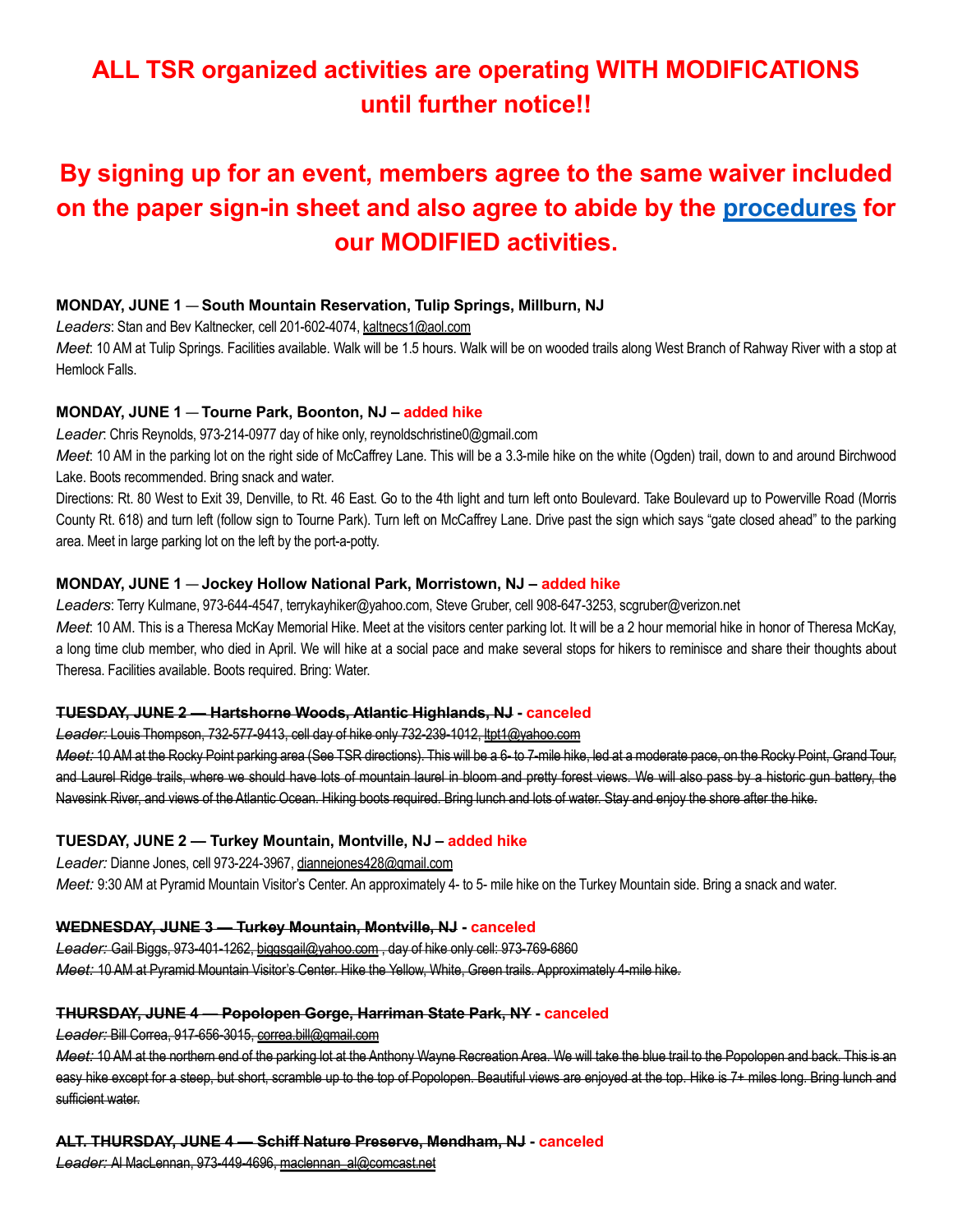Meet: 10 AM at 339 Pleasant Valley Road. Schiff is a beautiful 780 acre protected preserve. We will hike 6 miles at a moderate pace on many of its trails. Bring lunch and water.

#### THURSDAY, JUNE 4 — Sterling Forest State Park, Tuxedo, NY – added hike

Leader: Alan Breach, 973-600-3846, abreach@ptd.net

Meet: 10 AM at Caretakers Parking on Long Meadow Road. (near Mulch yard) Use TSR directions to Sterling Forest SP to get to Long Meadow Rd. DO NOT go to Visitors Center, but continue another mile plus and the parking lot will be on your right. A moderate to strenuous 8.5 Mi. loop on new multi-use trail. Designed for bikes, its twists and turns are great for bikers and hikers. Boots required. Bring lunch and water.

#### ALT. THURSDAY, JUNE 4 — Jefferson Lake and Sunset Branch Loop, Byram Township, NJ – added hike/change in hike

Leader: Bill Reynolds, 973-361-5527, wmfxir@gmail.com, cell day of hike only, 201-847-8758

Meet: 10 AM. A 4.4 mile lightly trafficked loop trail located near Byram Township, New Jersey that features a lake and is rated as moderate. The trail offers a number of activity options. Boots and poles required. Bring: Snack, Water, Bug Spray, Hat. Please note later start time.

Directions: Directions: Rt 80 to exit 25, 206 North. Go 2.2 miles to the closed SALT Gastro Pub on the left. Park in the rear, the trail starts in the back right hand corner of the parking lot. GPS 40.93587 -74.72239

# FRIDAY, JUNE 5 — Wawayanda State Park, Hewitt, NJ - canceled

#### Leader: Henry Fernandez, 973-462-7747, henry8000@yahoo.com

Meet: 10 AM at Wawayanda State Park Boat Launch. See TSR directions. Spend a day on a pretty lake with easy paddling. Rentals may be available; call 973-764-1030. After a day of paddling the leader will treat everyone to a pizza party. You MUST REGISTER with leader by the day before. See Canoeing General Instructions; a personal flotation device must be worn.

#### SATURDAY, JUNE 6 - Turtle Back Parking, South Mountain Reservation, NJ - change in hike

Leaders: Charles Stepnowski, 862-200-3956 and Bijoy Mechery, 908-487-8482, bmechery@msn.com

Meet: 9:00 AM. This is a hard hike and not for slow hikers. Let's enjoy a brisk 3 hours hike on leader's choice of mostly woods roads on the east side of the reservation. Depending on weather and underfoot conditions, we'll cover around 6 to 8 miles. Note early start time.

#### SUNDAY, JUNE 7 — Tourne Park — East Entrance, Boonton, NJ – change to meeting location

#### Leader: Lorrie Vece, cell phone 201-970-1000, Dixonlowe@aol.com

Meet: 10 AM in large parking lot on the left by the port-a-potty. This will be a 4.2- mile hike. Bring snack, adequate water and bug spray. Directions: Rt. 80 West to Exit 39, Denville, to Rt. 46 East. Go to the 4th light and turn left onto Boulevard. Take Boulevard up to Powerville Road (Morris County Rt. 618) and turn left (follow sign to Tourne Park). Turn left on McCaffrey Lane. Drive past the sign which says "gate closed ahead" to the parking area. Meet in large parking lot on the left by the port-a-potty.

#### SUNDAY, JUNE 7 — Manaticut Point, Ringwood, NJ – added hike

Leader: Jay Dibble, 908-289-8813, cell 908-209-2936 to be used day of event only, jaydib41090@peoplepc.com

Meet: 10 AM. See TSR directions under Norvin Green #2. 5 miles at a moderate pace over mostly hilly, rocky terrain. Lots of ups and downs. We'll have a 10 minute snack break during the hike. Some scenic views. Note there is no cell reception at the trailhead.

## SUNDAY, JUNE 7 — Liberty State Park to Weehawken Bicycle Ride - canceled

Leader: Ed Leibowitz, 908-623-3883, eleibow@verizon.net, cell 201-850-9649 only after 9:30 AM on June 7

Meet: 10 AM at Liberty State Park (Exit 14B – NJTPKE Newark Bay Extension) at 3<sup>rd</sup> parking lot nearest the information center. Ride from Liberty State Park through Jersey City, Hoboken, and Weehawken, taking in the beautiful views along the Hudson River with a brief stop at the Liberty National Golf Course. Distance approx. 25 miles. Lunch will be at the Weehawken Ferry Terminal. IMPORTANT!!!!!! MUST REGISTER ON OR BEFORE JUNE 6. HEL-METS REQUIRED. Bring lunch and water.

#### MONDAY, JUNE 8 — Jockey Hollow National Park, Morristown, NJ

Leader: Sharon Lehman, 973-525-5901 date of hike only, lehmans2018@gmail.com.

Meet: 10 AM at the visitor center for a pleasant 3-mile walk in our National Park. Wear boots, bring water.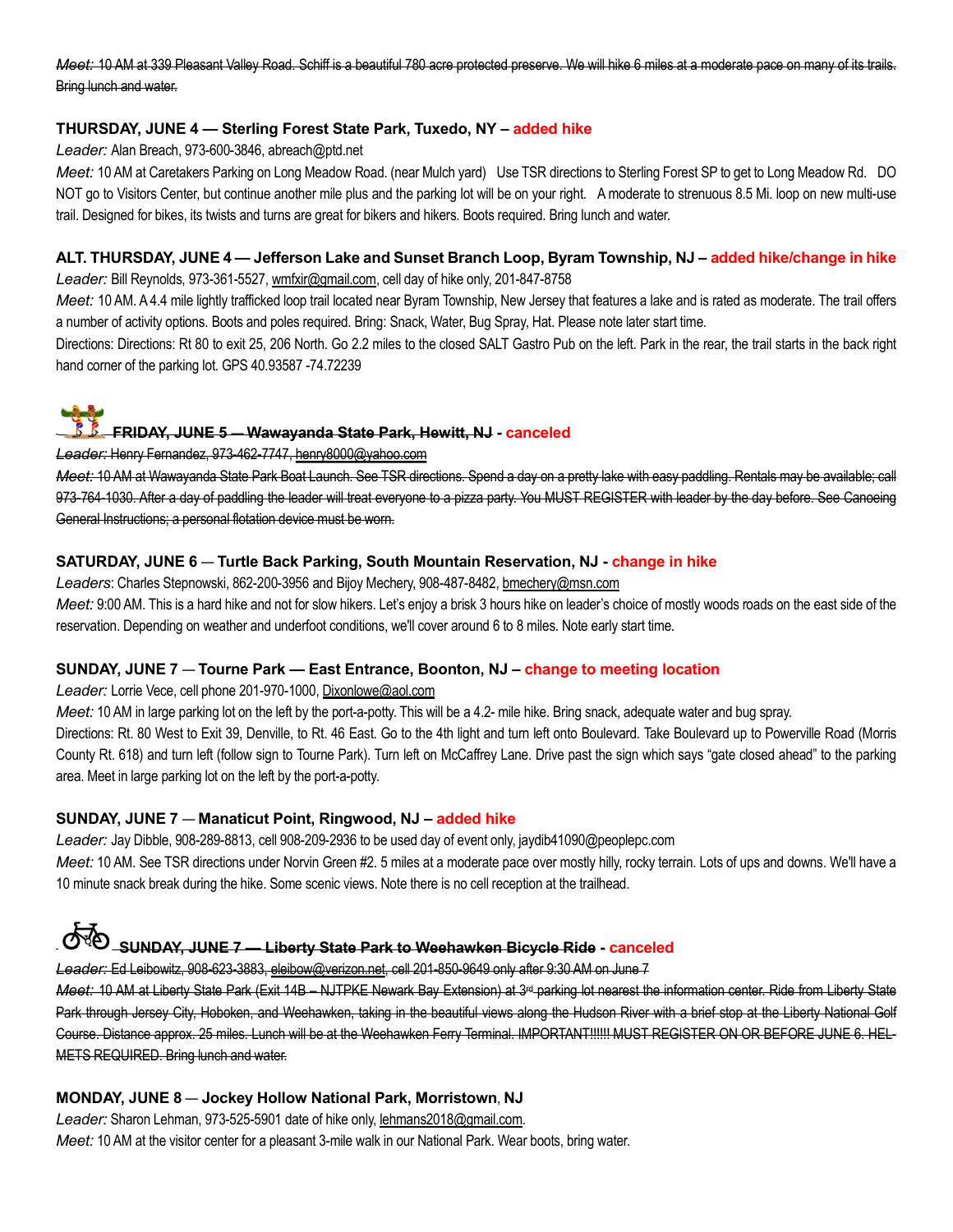#### MONDAY, JUNE 8 — Patriots Path, Morris Township, NJ – added hike

Leader: Chris Reynolds, 973-214-0977, reynoldschristine0@gmail.com

Meet: 10 AM at the parking lot, across Rt 24 from Sunrise Lake area. Enjoy an easy walk, about 3 miles. Bring water. Good for beginners.

#### MONDAY, JUNE 8 — Patriots Path Sussex Avenue (Turnpike) to Whitehead Road, Morristown, NJ – added hike

Leader: Bill Reynolds, 973-361-5527, cell day of hike only, 201-874-8758, wmfxir@gmail.com

Meet: 10 AM at the parking area on Sussex Avenue (CR617). Directions from the Morristown Green: Take Speedwell Avenue (State Hwy. 202) to Sussex Avenue. Take Sussex Avenue for about 1.5 miles to parking lot on right. Wear boots, just in case. No facilities available. Walk will be 1.5 hours.

#### TUESDAY, JUNE 9 — Pequannock Watershed/Wawayanda State Park, West Milford, NJ - change in hike

Leader: Joyce Breach, 845-545-7754, jbreach@ptd.net

Meet: 10 AM at Pequannock Watershed, West Milford, lot P7 on Clinton Road, West Milford for a 6 mile hike with 650 feet of elevation gain. Trails: Old Coal to Lookout to Pickle to Turkey Ridge and back on Old Coal. Bring lunch and water.

#### WEDNESDAY, JUNE 10 — Seeley's Pond, Watchung Reservation, NJ

Leader: Lynda Goldschein, 908-757-7058, cell day of hike only 908-347-5012, lyndagoldschein@usa.net Meet: 10 AM at Seeley's Pond parking lot. Hike about 4.5 miles, 2.5 hours. There are one or two uphill sections, the rest fairly level. Hiking boots and walking stick recommended.

#### WEDNESDAY, JUNE 10 — Mahlon Dickerson Reservation, Jefferson, NJ – added hike

Leader: Bill Reynolds, 973-361-5527, cell day of hike only, 201-874-8758, wmfxir@gmail.com Meet: 10 AM at Saffin Rock Rill parking lot for a 4+ mile moderately paced 2-hour hike around Saffin Pond and back. Bring water.

#### WEDNESDAY, JUNE 10 — Hewitt State Forest, Hewitt, NJ – rescheduled from June 11

#### Leader: Dianne Jones, cell 973-224-3967, diannejones428@gmail.com

Meet: 9:30 AM at the trailhead (at the trailhead (see TSR directions for Abram S Hewitt State Forest, but continue 0.5 miles to the trailhead on the right). We will hike the Jeremy Glick Trail up and down as the lollipop stick, and the Ernst Walter, AT, and State Line Trails as the lollipop. This 8+ mile, moderately strenuous hike, will be performed at a moderate pace. Hopefully we will see mountain laurel in bloom. A latish lunch will offer a gorgeous view over Greenwood Lake. If conditions are wet, this trail can be muddy and will have stream crossings. NOTE early start time.

#### THURSDAY, JUNE 11 — Hewitt State Forest, Hewitt, NJ – rescheduled to June 10

#### Leader: Dianne Jones, cell 973-224-3967, diannejones428@gmail.com

Meet: 9:30 AM at the old A&P/new Tractor Supply parking lot in West Milford. We will hike the Jeremy Glick Trail up and down as the lollipop stick, and the Ernst Walter, AT, and State Line Trails as the lollipop. This 8+ mile, moderately strenuous hike, will be performed at a moderate pace. Hopefully we will see mountain laurel in bloom. A latish lunch will offer a gorgeous view over Greenwood Lake. If conditions are wet, this trail can be muddy and will have stream crossings. NOTE early start time.

#### ALT. THURSDAY, JUNE 11 — Hook Mountain, Nyack, NY – added hike, rescheduled to June 12

Leaders: Susan Black, cell 201-286-2767, susanjblack@gmail.com

Meet: 10 AM at parking lot on Landing Road, Clarkstown, NY. This is a 7 mile in and out hike on the Long Path, with elevation, that features river views, quite a bit of up and down and is rated as moderate. We will hike at a moderate pace. Hiking boots and poles are recommended. Bring lunch and water. GPS: 41°08'36.9"N 73°54'44.4"W.

#### ALT. THURSDAY, JUNE 11 — Delaware Water Gap National Recreation Area - canceled

#### Leaders: Stan and Bev Kaltnecker, 201-602-4074, kaltnecs1@aol.com

Meet: 10 AM at Blue Mountain Lake parking lot. Use TSR Directions, Delaware Water Gap NRA #5 to Millbrook Village. At Millbrook Village, bear right onto Old Mine Road. Go 1.5 miles and turn right onto Blue Mountain Lake Road. Go another 1.5 miles to parking lot on left. We will hike about 5 to 6 miles around Blue Mountain Lake to Hemlock Pond and Indian Rocks scenic overlook, about 4 hours. Bring lunch. Restrooms are available. You MUST REGISTER with the leader the day beforehand.

#### FRIDAY, JUNE 12 — Hook Mountain, Nyack, NY – added hike, rescheduled from June 11

Leaders: Susan Black, cell 201-286-2767, susanjblack@gmail.com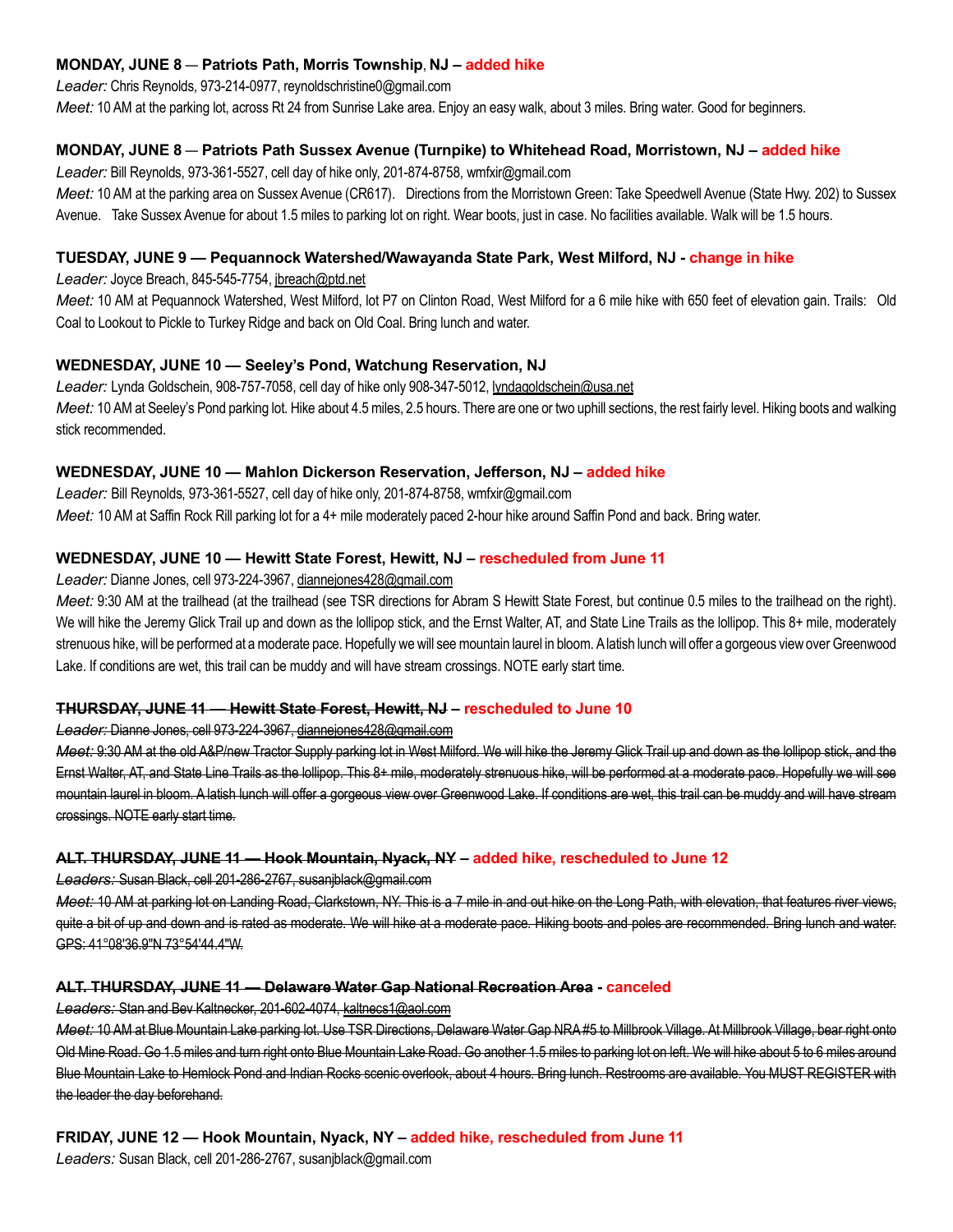Meet: 10 AM at parking lot on Landing Road, Clarkstown, NY. This is a 7 mile in and out hike on the Long Path, with elevation, that features river views, quite a bit of up and down and is rated as moderate. We will hike at a moderate pace. Hiking boots and poles are recommended. Bring lunch and water. GPS: 41°08'36.9"N 73°54'44.4"W.

#### SATURDAY, JUNE 13 — Apshawa Preserve, West Milford, NJ

Leader: Jay Dibble, 908-289-8813, cell (day of the hike only) 908-209-2936, jaydib41090@peoplepc.com. Meet: 10 AM. 5.5 miles at a moderate pace over mostly hilly, rocky terrain. We'll have a 10-minute snack break during the hike.

#### SATURDAY, JUNE 13 — Old Short Hills Park, Short Hills. NJ – added hike

Leaders: Charles Stepnowski, 862-200-3956 and Bijoy Mechery, 908-487-8482, bmechery@msn.com

Meet: 9 AM. This is a hard hike and not for slow hikers. Let's enjoy a brisk 3 hours hike on leader's choice of woods roads and trails on the west side of South Mountain Reservation. Depending on weather and trail conditions, we'll cover around 6 to 8 miles. Bring a snack and water. Note early start time. 274 Old Short Hills Road.

#### SUNDAY, JUNE 14 — Ramapo Mountain State Forest, Oakland, NJ

Leader: Bill LaChance, cell 973-216-8748, bill@wiladvisors.com Meet: 10 AM at Upper Lot on Skyline Drive. We will do a 5.5-mile hike at a moderate pace with some uphill climbs. Bring snack or light lunch. Wear boots.

#### MONDAY, JUNE 15 — Mountain Valley Park, Mendham Borough, NJ – change in leader, canceled

Leader: Bill Reynolds, 973-361-5527, cell day of hike only, 201-874-8758, wmfxir@gmail.com

Meet: 10 AM. Hike along Patriots' Path from Mountain Ave. to Pitney Rd.

Directions: Park address is 72 Mountain Ave. Take Rt. 24 out of Morristown toward Mendham Borough. At center of Mendham Borough, turn right at traffic light (Black Horse Inn) and proceed downhill about 1 mile to Mountain Valley Park and parking lot on the right along the lake. Hike starts at parking lot. No facilities available.

#### MONDAY, JUNE 15 — Tourne Park, Boonton, NJ – added hike

#### Leader: Chris Reynolds, 973-214-0977 day of hike only, reynoldschristine0@gmail.com

Meet: 10 AM in large parking lot on the left by the port-a-potty. This will be a 3.3-mile hike on the white (Ogden) trail, down to and around Birchwood Lake. Boots recommended. Bring snack and water. Directions: Rt. 80 West to Exit 39, Denville, to Rt. 46 East. Go to the 4th light and turn left onto Boulevard. Take Boulevard up to Powerville Road (Morris County Rt. 618) and turn left (follow sign to Tourne Park). Turn left on McCaffrey Lane. Drive past the sign which says "gate closed ahead" to the parking area. Meet in large parking lot on the left by the port-a-potty.

#### TUESDAY, JUNE 16 — Ramapo Valley County Reservation, Mahwah, NJ – added hike

Leader: Susan Black, cell 201-286-2767, susanjblack@gmail.com

Meet: 10 AM at the Ramapo Reservation parking lot off Rt. 202 in Mahwah. This moderately paced hike, will be approximately 6- miles long, and will take us past a waterfall, to the pink trail at MacMillan Reservoir, and into the woods on various, interesting trails. Bring lunch and water.

#### TUESDAY, JUNE 16 — Bearfort Ridge, Hewitt State Forest, Hewitt, NJ – added hike

Leader: Jay Dibble, 908-289-8813, cell (day of the hike only) 908-209-2936, jaydib41090@peoplepc.com.

Meet: 10 AM at the old A&P/new Tractor Supply parking lot in West Milford at the eastern end of the parking area close to the road. 7 miles at a moderate pace over varied terrain. Going out on the Bearfort Ridge and Ernest Walter trails is moderate to strenuous, much of it over open rock. Coming back via the Ernest Walter and Quail trails is easy. Some great views. Bring lunch and water.

#### TUESDAY, JUNE 16 — South Mountain Reservation, West Orange, NJ - canceled

Leader: Louis Thompson, 732-577-9413, cell day of hike only 732-239-1012, ltpt1@yahoo.com

Meet: 10 AM at the Locust Grove parking area (See TSR directions). This will be a 6- to 7-mile hike at a moderate pace. We will hike on the Lenape trail passing Hemlock Falls and returning on the Rahway trail. This hike starts with a long uphill stretch. Hiking boots required. Bring lunch and lots of water.

#### WEDNESDAY, JUNE 17 — Lewis Morris Park to Jockey Hollow, Morristown, NJ – change in hike

Leader: Gail Biggs, 973-401-1262, biggsgail@yahoo.com , day of hike only cell: 973-769-6860

Meet: 9AM at Lewis Morris Sugarloaf parking lot. This hike is a moderate 5 miles, and includes one fairly big up on one section of the Grand Loop trail. We will pass the Mt. Kemble overlook for a snack break. Bring snack and water. Note early start time.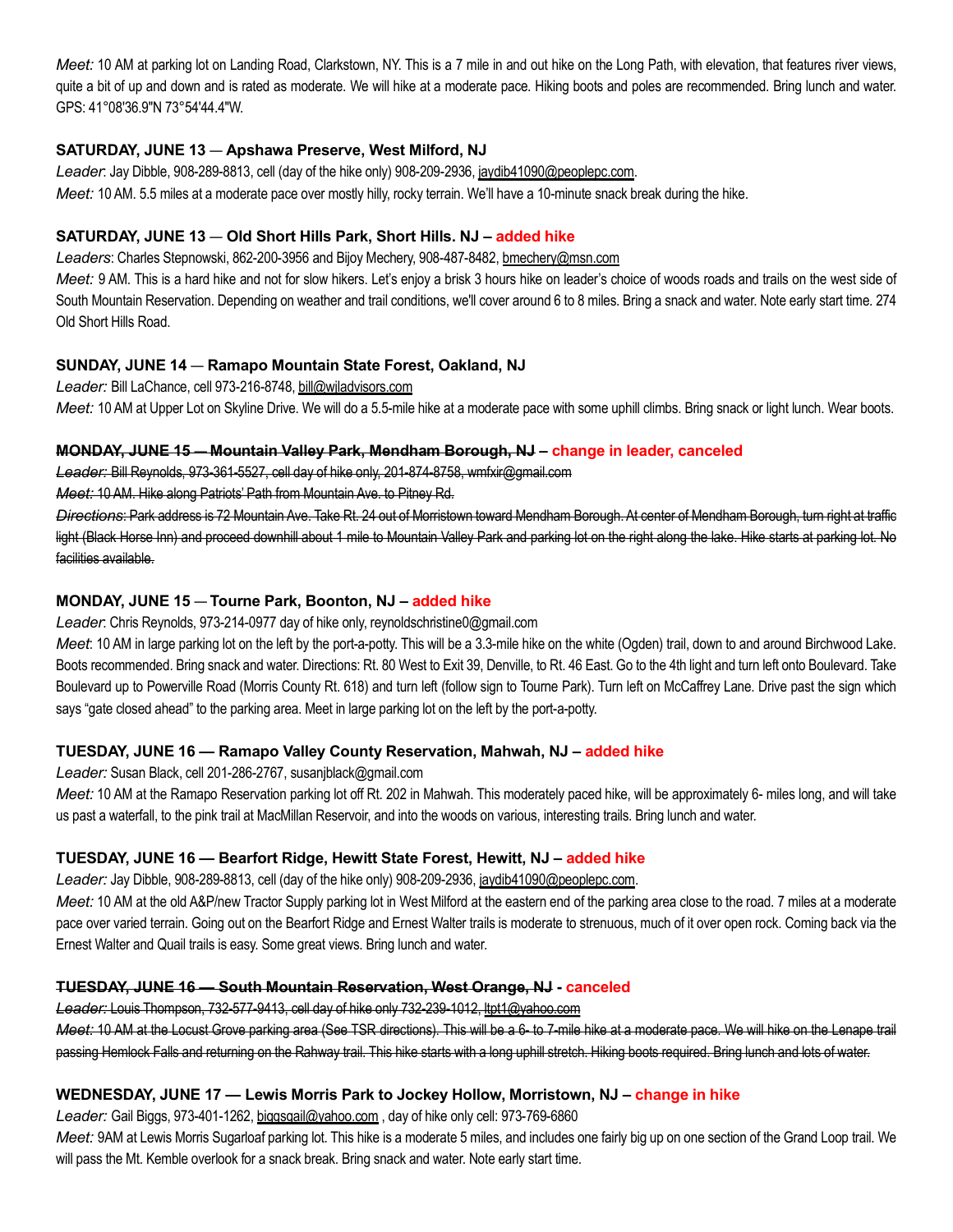If entering the park from Rt. 24-Mendham Rd., this is the last lot all the way through the park, up at the top of the hill on the left before exiting. If you enter Lewis Morris from Rt 202-Bailey Hollow Rd, or the back Jockey Hollow National Park exit road, this lot is the very first one you see as you enter the back entrance to Lewis Morris.

#### THURSDAY, JUNE 18 — Norvin Green State Forest, Ringwood, NJ – change in leader

Leader: Jason W. Briggs, 862-228-4972, jasonbriggs99@gmail.com

Meet: 10 AM at The New Weis Center parking lot. This is a strenuous hike of 8+ miles. Bring lunch and sufficient water. Note: Cell phone service is unreliable in parking lot.

#### ALT. THURSDAY, JUNE 18 — Kittatinny Valley State Park, Newton, NJ

Leaders: Stan and Bev Kaltnecker, 201-602-4074, kaltnecs1@aol.com

Meet: 10 AM Visitors Center parking lot off Goodale Road. Hike 5 to 6 miles on various trails (some hills) around the park and along the lake, about 4 hours. Bring lunch and water. Will lunch along the lake. Facilities available. You MUST REGISTER with the leaders the day beforehand.



## FRIDAY, JUNE 19 — Split Rock Reservoir, Boonton Twp., NJ

Leader: Jean Fletcher, 973-285-5263, irfletc@optonline.net, cell day of event only 973-452-1567

Meet: 10 AM at Split Rock Reservoir Parking Lot, 345 Split Rock Road, Boonton Twp., NJ (GPS 40.9625, 74.4575) From I-287N exit 44: At the top of the ramp, turn right over I-287 onto Main St. (Rt. 511) in Boonton. Drive 0.3 mile to Boonton Ave. (Rt. 511). Turn right and go 2.5 miles to Rockaway Valley Rd. Turn left and drive 2.2 miles to Split Rock Rd, a 150 degree turn on the right. (Stone Rd. is the street 0.1 mile before Split Rock Rd.) Follow Split Rock Rd. 2.8 miles (stay to the right at Decker Rd. and to the left at Charlottesburg Rd.) to the parking lot and launch area. (The last 0.8 mile is gravel.) Alt. Directions: From I-80 Exit 37,Rockaway/Hibernia: Go north on Green Pond Rd. (Rt. 513) toward Hibernia. At about 6.5 miles turn right at the Marcella Firehouse sign. This is Upper Hibernia Rd. Continue 2 miles to fork in the road. Bear left onto Split Rock Rd. After the pavement ends keep going over the dam. The new fisherman's boat launch parking lot is about 1/8 mile on the left after the dam. A reservoir recently opened to boating and canoeing. Very pretty and quiet. You MUST REGISTER with the leader by the day before the event. See Canoeing General Instructions; a personal flotation device IS REQUIRED.

#### SATURDAY, JUNE 20 — Lewis Morris Park, Morristown, NJ - added hike

Leader: Jay Dibble, 908-289-8813, cell (day of the hike only) 908-209-2936, jaydib41090@peoplepc.com. Meet: 9 AM at the Doe Meadow parking area.5 miles at a moderate pace over both flat and hilly terrain. We'll have a ten minute snack break during the hike. Note early start time.

#### SATURDAY, JUNE 20 — South Mountain Reservation, Millburn, NJ - added hike

Leaders: Charles Stepnowski, 862-200-3956 and Bijoy Mechery, 908-487-8482

Meet: 9 AM at Locust Grove parking lot. This is a hard hike and not for slow hikers. Let's enjoy a brisk 3 hours hike on leader's choice of woods roads and trails in South Mountain Reservation. Depending on weather and underfoot conditions, we'll cover around 6 to 8 miles. Bring plenty of water. Note early start time.

#### SUNDAY, JUNE 21

No hike is scheduled as of this printing. Leaders wishing to lead a hike are encouraged to post a hike at least three days prior to this date. Send the listing to TSRregistration@outlook.com.

#### MONDAY, JUNE 22 — South Mountain Reservation, Millburn, NJ

Leaders: Stan and Bev Kaltnecker, cell 201-602-4074, kaltnecs1@aol.com Meet: 10 AM at Locust Grove parking lot. We will walk 1.5 hours. Facilities available.

#### MONDAY, JUNE 22 — Pyramid Mt, Kinnelon, NJ - added hike

Leaders: Dianne Jones, cell 973-224-3967, diannejones428@gmail.com

Meet. 9 AM Kincaid parking lot (see TSR directions Pyramid Mountain #3). A 6-mile moderate hike on the Kincaid Trail to Bear Rock, yellow trail to an overlook for a snack break. Return on the Red trail and back out the Kincaid. Bring snack and water. Note early start time.

#### TUESDAY, JUNE 23 — Norvin Green State Forest, Bloomingdale, NJ - added hike

Leader: Jay Dibble, 908-289-8813, cell (day of the hike only) 908-209-2936, jaydib41090@peoplepc.com.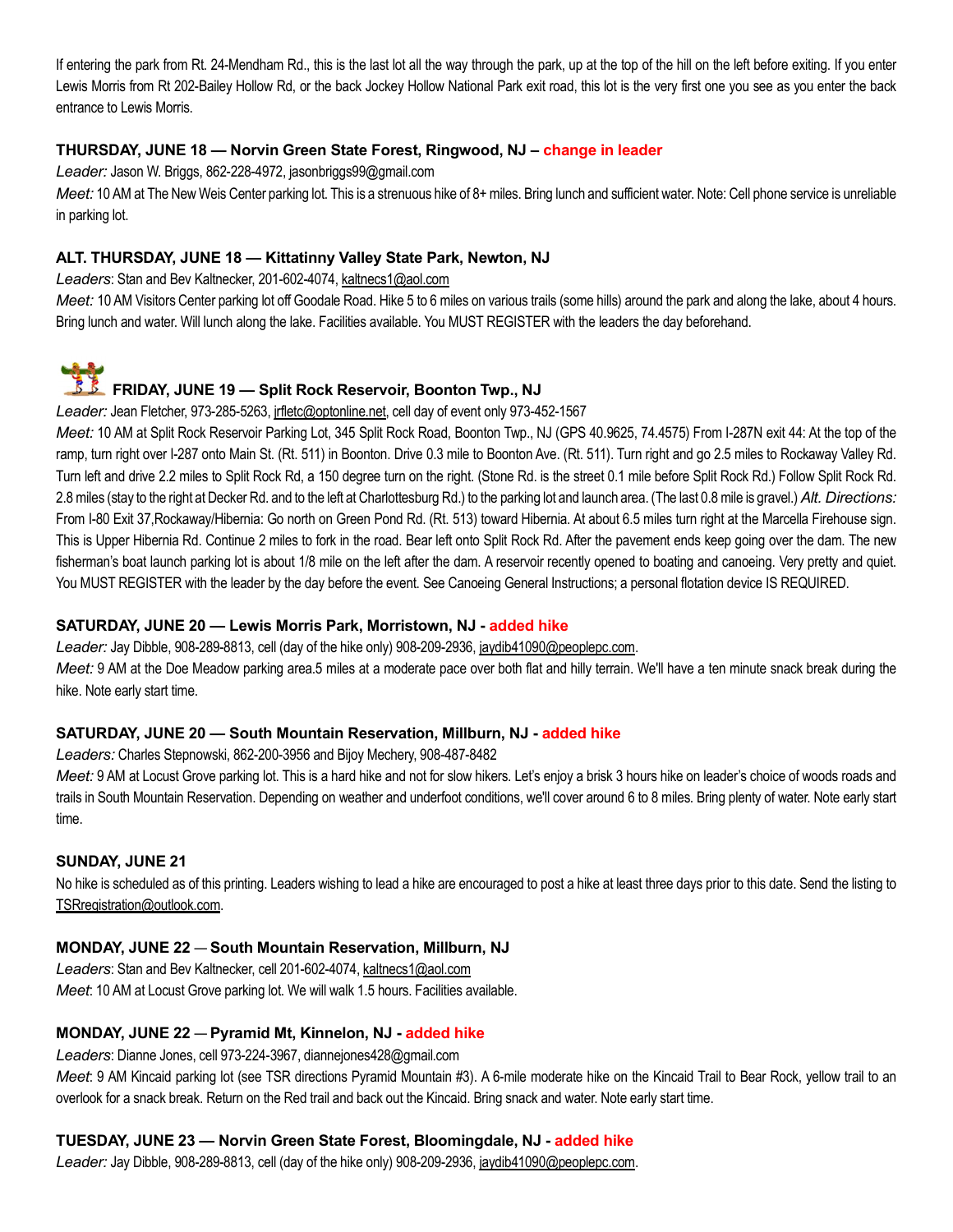Meet: 9 AM at Otter Hole parking lot (TSR Direction Norvin Green State Forest #3). 5 to 6 miles at a moderate pace over mostly hilly, rocky terrain. Lots of ups and downs. Not an easy hike. We'll have a ten minute snack break during the hike. Note early start time. Please note that Otter Hole has limited parking. If full, you can park off road or at a larger lot approximately 0.25 of a mile further north and walk back to Otter Hole.

#### TUESDAY, JUNE 23 — Piermont Exploratory, Piermont, NY – rescheduled to August 4

Leader: Margo Moss, 201-568-5325, acephoto@verizon.net

Meet: 10:15 AM at Parking Lot D, next to the large lot, in the center of Piermont (see directions below). We will explore this lovely historic town with its famous drawbridge and wonderful pier. We will walk on rails to trails toward Nyack and Sparkhill. Hopefully we will see many birds and wildflowers on our 6to 7-mile walk. The pace will be moderate with little elevation gain. Please register with leader by 4 PM on Monday, June 22<sup>nd</sup>. Directions: Follow NY 9W North. Just north of Tallman State Park, turn left onto Rt. 340 (Highland Ave.), take first right crossing 9W on Ferdon Ave. (Sparkhill Creek will be on left). Turn left crossing Sparkhill Creek. Turn right following the sign to Piermont. Park in parking lot D, which is next to the main parking lot (coordinates 41.04008,-73.91372).

#### WEDNESDAY, JUNE 24 — Watchung Reservation, Mountainside, NJ

Leader: Bill Reynolds, 973-361-5527, wmfxir@gmail.com, cell day of hike only, 201-847-8758

Meet: 10 AM at Trailside Nature Center parking lot on Coles Ave. (see TSR directions for Watchung Reservation #1). Moderate pace for 2 to 3 hours. Boots required. Bring water. Indoor bathroom facilities.

#### THURSDAY, JUNE 25 — Appalachian Trail Series Hike # 6, Buttermilk Falls, Stokes State Forest, NJ - canceled

Leader: Dianne Jones, (cell) 973-224-3967, diannejones428@gmail.com

Meet: 10 AM at Buttermilk Falls in Stokes State Forest. This is a moderately strenuous 7- mile hike on the AT to the Viewpoint, returning on the Hemlock Pond and Woods Trails. Great lunch views and Buttermilk Falls. Bring lunch and sufficient water.

#### ALT. THURSDAY, JUNE 25 — Stephens State Park, Hackettstown, NJ - added hike

Leader: Bill Reynolds, 973-361-5527, wmfxir@gmail.com, cell day of hike only, 201-847-8758 Meet: 10 AM. This is a 4.8 mile moderately trafficked loop trail located near Mount Olive, New Jersey that features a river and is rated as moderate. Elevation Gain: 688 feet.

#### FRIDAY, JUNE 24 — Hook Mountain, Nyack, NY – added hike

Leaders: Susan Black, cell 201-286-2767, susanjblack@gmail.com

Meet: 10 AM at parking lot on Landing Road, Clarkstown, NY. This is a 7 mile in and out hike on the Long Path, with elevation, that features river views, quite a bit of up and down and is rated as moderate. We will hike at a moderate pace. Hiking boots and poles are recommended. Bring lunch and water. GPS: 41°08'36.9"N 73°54'44.4"W.

# FRIDAY, JUNE 26 — Passaic R. /Essex Co. Environmental Ctr., Roseland, NJ - canceled

Leaders: Carol Czajkowski and Martin Frahme, 973-539-4084, cell Friday only 973-580-9859, martinandcarol2@gmail.com Meet: 10 AM at E.C.E.C., 621 Eagle Rock Avenue, Roseland, NJ (GPS 40.8263, -74.3328) From I-80 and I-280 intersection: Go east on I-280 3 miles to Exit 4A, to Eisenhower Parkway south. Drive 0.5 miles to Eagle Rock Ave., turn right, go 0.5 miles to ECEC on left, their second driveway. Bring lunch and water. Paddle the mighty Passaic River, NJ's longest river. We will go both upstream and downstream (no shuttling cars). We will eat lunch at the Environmental Center. No boat rental available. You MUST REGISTER with the leaders two days before the event. See Canoeing General Instructions; a personal

flotation device must be worn.

#### SATURDAY, JUNE 27 — South Mountain Reservation, Millburn, NJ - added hike

Leaders: Charles Stepnowski, 862-200-3956 and Bijoy Mechery, 908-487-8482

Meet: 9 AM at Dogwood Hillside. This is a fast, brisk paced, challenging, hard hike and not for slow hikers. Let's enjoy a brisk 3 hours hike on leader's choice of unblazed trails, river beds, stream crossings and bush whacking in South Mountain Reservation. Depending on weather and underfoot conditions, we'll cover around 6 to 8 miles. Please carry plenty of liquids as it could turn out to be a very hot day. Note early start time. Dogwood Hillside is an open field about 0.7 mile south of South Orange Avenue on the right or about 0.7 mile north of Glen Ave., on the left. (west side of Brookside Drive, no sign).

#### SUNDAY, JUNE 28

No hike is scheduled as of this printing. Leaders wishing to lead a hike are encouraged to post a hike at least three days prior to this date. Send the listing to